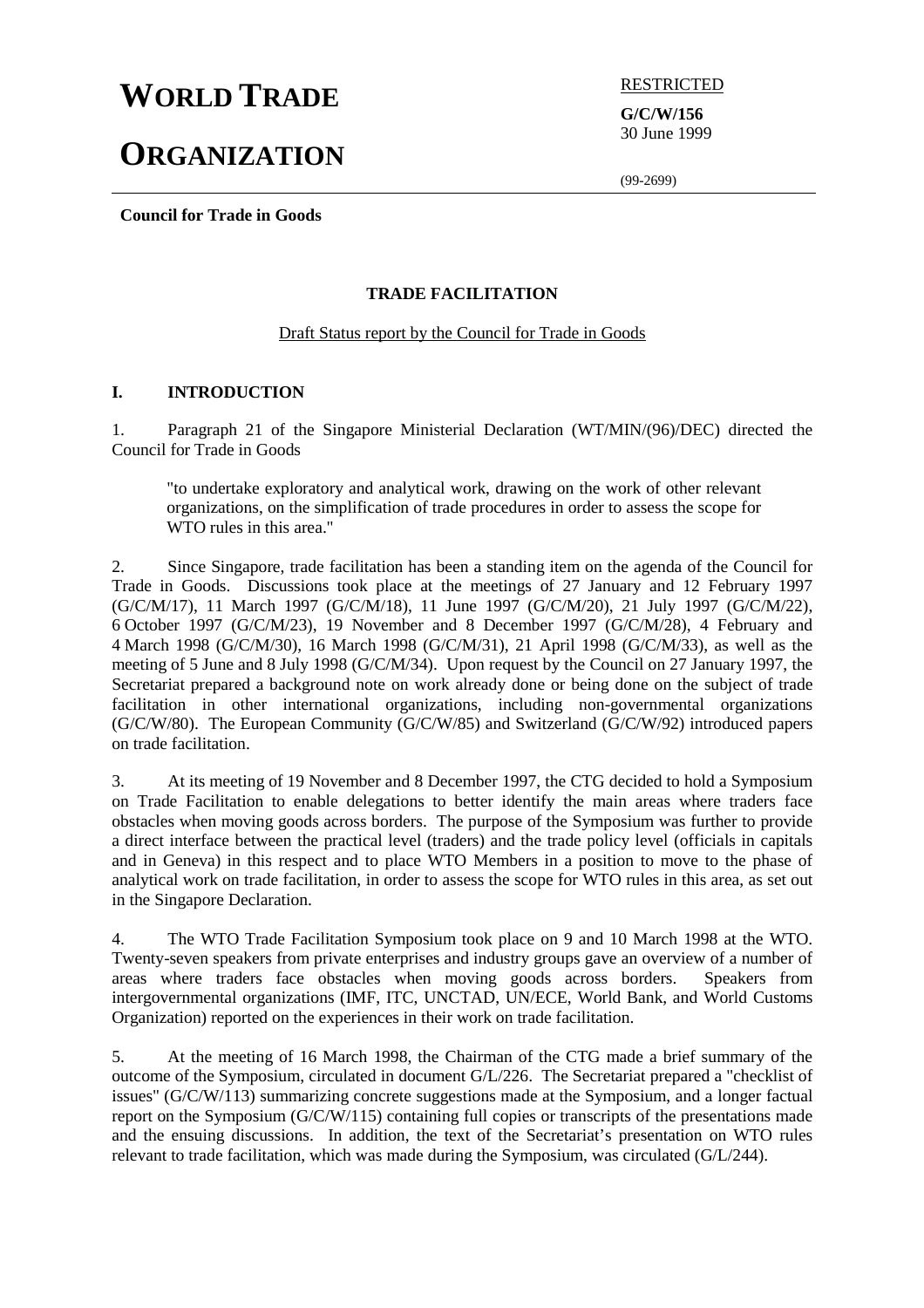6. Following the Symposium, Switzerland (G/C/W/114) and informally the European Community circulated proposals on a framework for future exploratory and analytical work. The CTG decided that it was necessary to conduct further exploratory and analytical work in a dedicated forum in order to focus more specifically on questions of trade facilitation outside the framework of formal CTG meetings.

7. At its meeting on 8 July 1998, the Council for Trade in Goods (CTG) agreed to a Chairman's proposal on the continuation of work on trade facilitation, as mandated in paragraph 21 of the Singapore Ministerial Declaration (WT/MIN(96)DEC). The Chairman's proposal, contained in the minutes of the meeting (G/C/M/34), reads as follows:

- "1. The Council for Trade in Goods will hold regular, informal meetings to continue the work on trade facilitation, as set out in paragraph 21 of the Singapore Ministerial Declaration.
- 2. The schedule of meetings (each lasting 2-3 days) and the core agenda will be as noted below:
	- (1) import and export procedures and requirements, including customs and bordercrossing problems; overview of the Kyoto Convention and its current revision process – September 1998;
	- (2) physical movement of consignments (transport and transit); payments, insurance and other financial requirements which affect the cross-border movement of goods in international trade - December 1998;
	- (3) electronic facilities and their importance for facilitating international trade; technical cooperation and development issues relating to simplification of trade procedures; consideration of WTO Agreements relating to, or including provisions on, trade facilitation - March 1999;
	- (4) evaluation of the exploratory and analytical work to assess the scope for WTO rules in the area of trade facilitation - June 1999.

Although this agenda should, for the sake of efficiency, be adhered to as closely as possible, there should be freedom at any meeting to address issues from any other meeting or to bring in any other related issue and question. Prior to the fourth meeting, the Secretariat will compile a factual summary of the first three meetings to assist Members in evaluating the work undertaken thus far.

3. Furthermore, the Chairman of the CTG will invite the Chairpersons of the Committees on Customs Valuation, Import Licensing, Rules of Origin, Sanitary and Phytosanitary Measures, Technical Barriers to Trade, the Chairperson of the Working Party on Preshipment Inspection and, as appropriate, the Chairpersons of other subsidiary bodies of the CTG to propose an item "trade facilitation" for inclusion in the agenda of their meetings. Under this agenda item, these bodies will henceforth address those aspects of trade facilitation which they regard as being related to the respective agreements with a view to introducing the results of these discussions into the informal CTG discussions on trade facilitation in March 1999. The Chairman of the CTG will also contact the Chairpersons of the Council for Trade in Services and the Council for TRIPS as well as the Chairperson of the Committee on Trade and Development to suggest that these bodies make a similar contribution.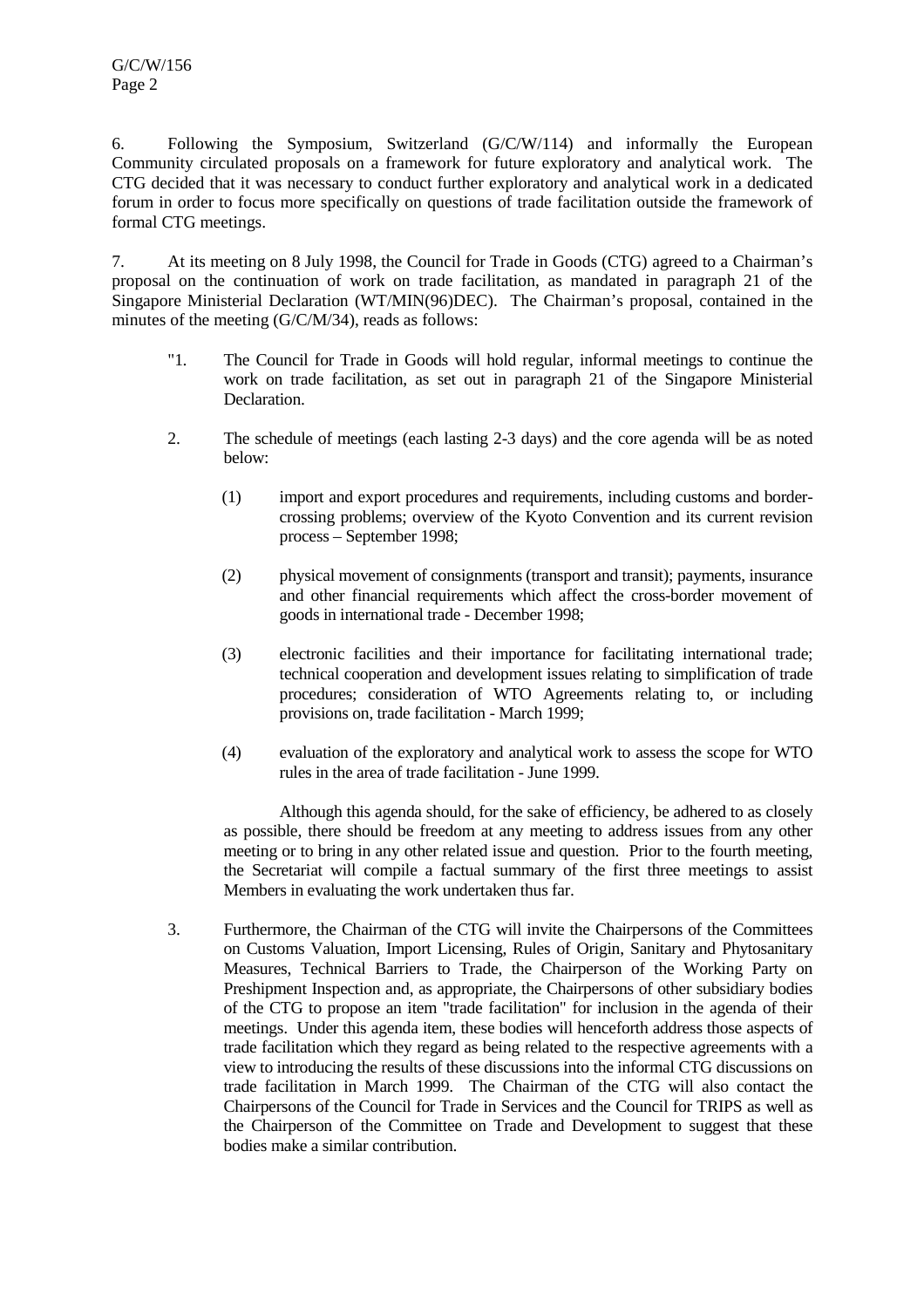- 4. Other international inter-governmental organizations with expertise and experience in the field of trade facilitation (notably ITC, UN/ECE, UNCTAD and WCO) will be invited to contribute to the exploratory and analytical work. Specific arrangements to this effect will be made in the informal meetings of the CTG or in the WTO bodies mentioned under para 3 supra as appropriate. A symposium with non-governmental organizations and specialists from the private sector will be considered.
- 5. To ensure the success of the exercise, Members are encouraged to submit substantive ideas and proposals at all stages of the process.
- 6. The results of the exploratory and analytical work mandated by the Singapore Ministerial Declaration should be reported by the CTG to the General Council."

8. The Council for Trade in Goods met in three informal meetings (28-29 September 1998, 7 December 1998, and 19-20 April 1999) to discuss the issues set out in paragraph 2 (1) – (3) of the Chairman's proposal. At the first meeting, on 28 and 29 September 1998, a presentation was made by the WCO Secretariat on the content and review process of the *Convention on the Simplification and Harmonization of Customs Procedures* (Kyoto Convention). On 20 April 1999, the Secretariat organized an information session at which three experts, from the Inter-American Development Bank, UNCTAD, and the WTO, gave presentations on technical cooperation and development issues relating to simplification of trade procedures, as well as on electronic facilities and their importance for facilitating international trade.

9. Several Member delegations and two observers circulated written contributions to the informal work process of the Council for Trade in Goods. A summary table of these contributions is contained in the Annex to this document. The summary table also lists background notes by the Secretariat, which were prepared in the context of the work programme.

10. The contributions made by other WTO bodies in accordance with paragraph 3 of the Chairman's proposal are contained in document G/C/W/149.

11. Paragraphs 7-8 and 13-50 of this report reproduce the text of document G/C/W/153, a factual summary of the informal meetings of the CTG in September and December 1998 and April 1999. That document was prepared in accordance with the last sentence of paragraph 2 of the Chairman's proposal and was intended to assist Members in evaluating the work undertaken thus far. Paragraphs 13- 50 below provide an overview of the main points that were raised in the three informal meetings. A summary of the discussion at the fourth informal meeting is contained under heading IV of this report This report does not provide an exhaustive summary of all the proposals and arguments presented in the written contributions, but it seeks to reflect the main thrust of the issues addressed in the papers and at the informal meetings.

12. This status report is without prejudice to decisions by the Council for Trade in Goods on the question of future work on trade facilitation.

#### **II. DISCUSSION ON BENEFITS AND MEANS TO ENHANCE TRADE FACILITATION**

#### A. OVERALL BENEFITS AND BENEFITS FOR DEVELOPING ECONOMIES

13. Delegations agreed that the simplification of trade procedures had potential for considerable savings in time, money, as well as human and other resources and could result in substantial benefits for each and every economy. Several Members referred to studies that had shown that the savings potential through enhancement of trade facilitation can be a considerable portion of the value of the goods traded, often exceeding the costs of tariffs and other duties and charges. Unlike the latter, costs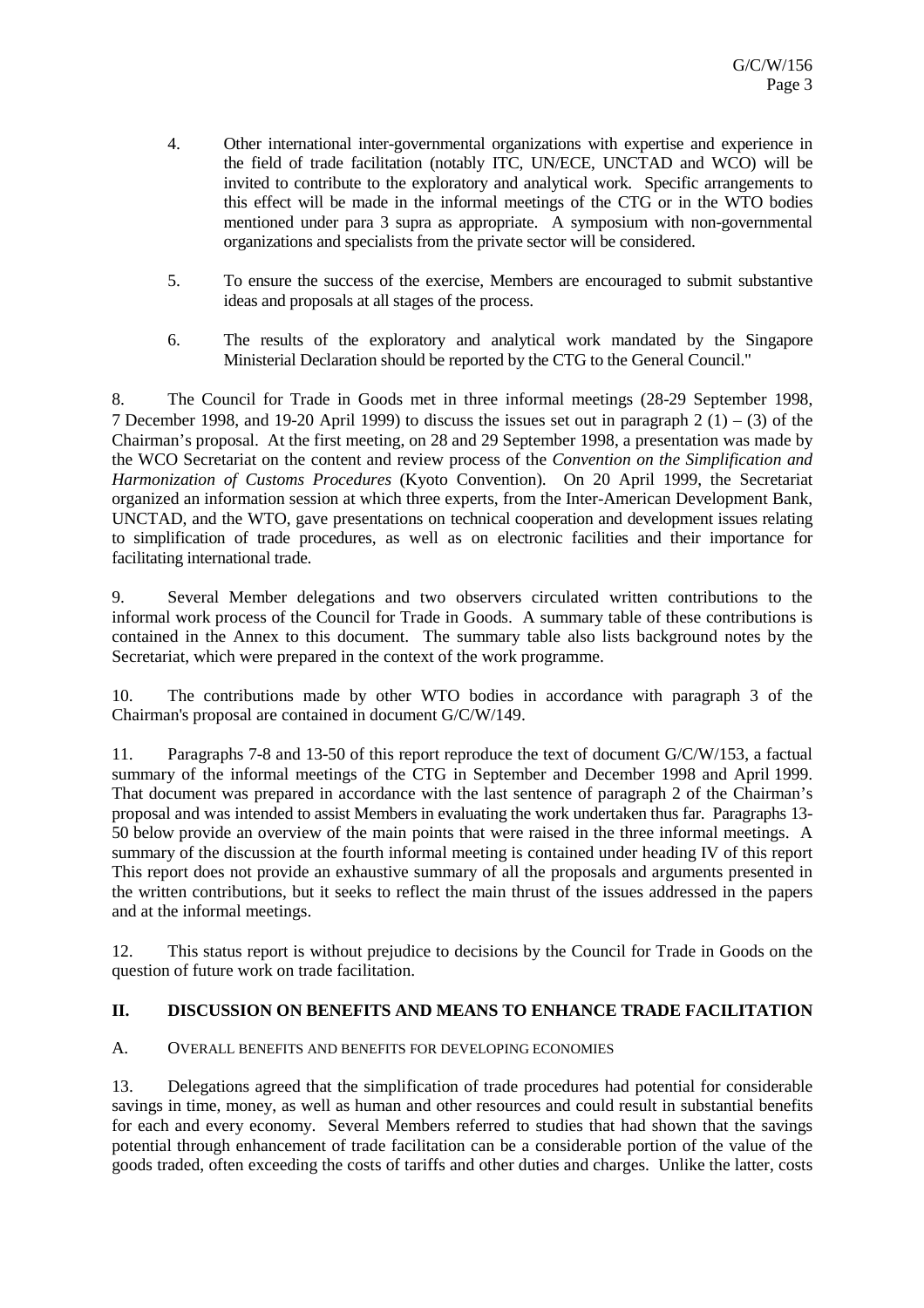incurred through inefficiencies in the transaction chain did not have redistributive effects, but were dead-weight losses for the economy.

14. Several Members stated that trade facilitation was benefitting all actors in an economy: importers and exporters through time and money savings, producers through cheaper availability of intermediate products, consumers through lower prices, administrations through increased efficiency, enhanced control effectiveness, and the availability of accurate statistics. Such statistics enabled Members to carry out accurate economic forecasting and to base their policy choices on such information.

15. It was argued by several delegations that an improved administrative framework for trade transactions would benefit especially small and medium-sized enterprises (SME's), as these were usually at a disadvantage in coping with untransparent trade procedures and would as a result often opt to stick to their traditional markets. Trade facilitation would thus expand the trading opportunities for these companies, and help increase the number of potential trading partners.

16. It was stressed by several delegation that trade facilitation needed to be balanced with other policy objectives, such as enforcement and protection from trafficking illicit goods. It was argued that modern customs techniques such as profiling and risk assessment could contribute towards both objectives at the same time. Simplification and automation, combined with training and better pay for a smaller number of customs officers, and driven by high-level political commitment, would also contribute to greater integrity and help eradicate related problems.

17. Some Members stated that trade facilitation was a critical element in any country's economic infrastructure. In an age of 'just-in-time' manufacturing and distribution, a facilitative environment for imports and exports would not only benefit a country's trade, but was increasingly an important factor in the investment decisions of the private sector.

18. By reducing the costs involved in the trade process and enhancing trade opportunities, it was argued that trade facilitation was benefitting all Members. Trade facilitation would consequently not present a situation necessitating the exchange of mutual concessions, but presented a 'win-win' situation in which all Members stood to gain. Some delegations stated that simplification of trade procedures was strengthening the functioning of the multilateral trading system as a whole.

#### B. THE ROLE OF AUTOMATION

19. Several delegations emphasized that automation was an important tool in the creation of a facilitative environment for trade. On the basis of simplified information requirements and procedures, automation had not only the potential to reduce errors, avoid double entry of information, and accelerate information flows, but would also allow for increasing de-linkage of movement of goods from controls and duty assessments, thus minimizing the time that consignments spend idle, while enhancing an administration's control effectiveness and ability to collect revenue. It was stated that, for many administrations, automation was critical in order to address challenges of increasing trade flows in the face of stable or falling budget resources. Time gained in processing documentation and through more selective controls based on risk-assessment would translate into direct resource gains for administrations. Moreover, the rapid advances in information technology development made it conceivable that some countries could leap-frog systems that were currently in place in countries with a longer history of automation. It was stated by several delegations that automation needed to extend beyond customs administrations, and needed to include all players in the trade transaction chain.

20. The recent developments in information technology had led to the emergence of inexpensive technology solutions, e.g. internet-based solutions, which would particularly enable SMEs to reap the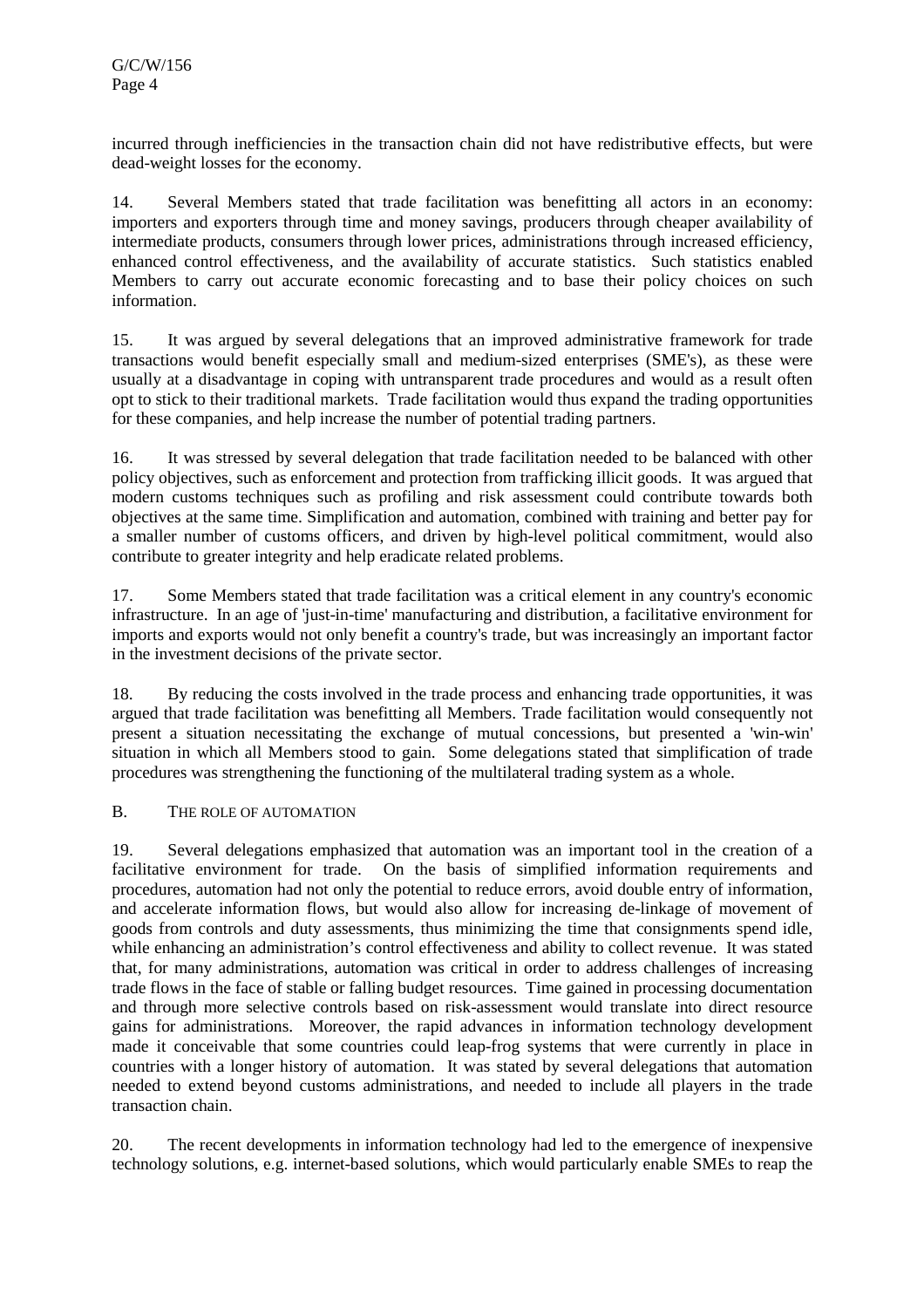benefits of electronic communication with government agencies, as well as other participants in the trade transaction chain.

21. One delegation emphasized that in choosing between automated systems, the demands of traders ranging from multinationals to SME's needed to be satisfied. Complex and costly systems would not be appropriate tools in facilitating trade. Therefore, a range of information technology options which catered to the needs of different types of clients may have to be introduced. Systems and content of information needed to be harmonized between administrations, and legislative requirements for paper documentation had to be abandoned<sup>1</sup>. Some delegations stated that automated messages should be based on or be compatible with the UN/EDIFACT messaging standard. Other delegations believed that prescriptions for a particular proprietary standard would be inopportune, and could possibly, through locking in of antiquated solutions, inhibit use of the best available technologies. Open and non-proprietary standards where thus preferable. It was necessary to involve all players in the trade cycle to make automation and electronic facilities most beneficial.

22. Other delegations, while acknowledging the promise of automation, raised doubts as to the feasibility of introducing automated systems to their administrations in the near future. Potentially high start-up costs, poor infrastructure, and lacking human resources were cited as the main obstacles in this respect.

23. Several Members provided papers<sup>2</sup> and oral presentations on their national experiences with aspects of trade facilitation. All oral presentations evolved around a common theme, namely progress in processing of information and clearance of goods through the introduction of automated systems. One Member reported that the introduction of an automated customs clearance system had reduced clearance times for sea cargo from an average 26.1 hours in 1991 to 5.6 hours in 1998; clearance times for air cargo had been reduced from 2.3 to 0.7 hours over that period. Another Member stated that its 'single-window' for electronic data submission would usually lead to completion of all information requirements within 15-30 minutes. One Member stated that it had introduced an EDIbased 'green channel' clearing scheme which would in the future be able to handle 30-40% of consignments.

#### C. TECHNICAL ASSISTANCE

24. It was recognized that technical co-operation was instrumental for moving towards a higher degree of trade facilitation. Some delegations stated that WTO commitments on trade facilitation needed to be complemented with the appropriate means for implementation. Existing technical assistance programmes by other intergovernmental organizations would typically address only specific parts of what was believed to be a whole set of related trade procedures. Such programmes, which were each by itself good tools, would often overlap and were rarely well co-ordinated with one another.

25. Several delegations stated that the WTO itself was not in a position to provide the technical expertise required for much of this technical assistance. However, some of these delegations believed that the WTO could set the basic trade policy framework, and provide a platform for co-operation and co-ordination with other intergovernmental organizations who were providing technical assistance in this area, i.e. UNCTAD, WCO, World Bank and  $IMF<sup>3</sup>$ .

26. Several delegations believed that any comprehensive technical co-operation effort needed to involve all players in the trading process. Co-operation and dialogue between government authorities

<sup>&</sup>lt;u>1</u>  $1$  G/C/W/152.

<sup>2</sup> G/C/W/123; G/C/W/125; G/C/W/134; G/C/W/146.

 $3$  G/C/W/136.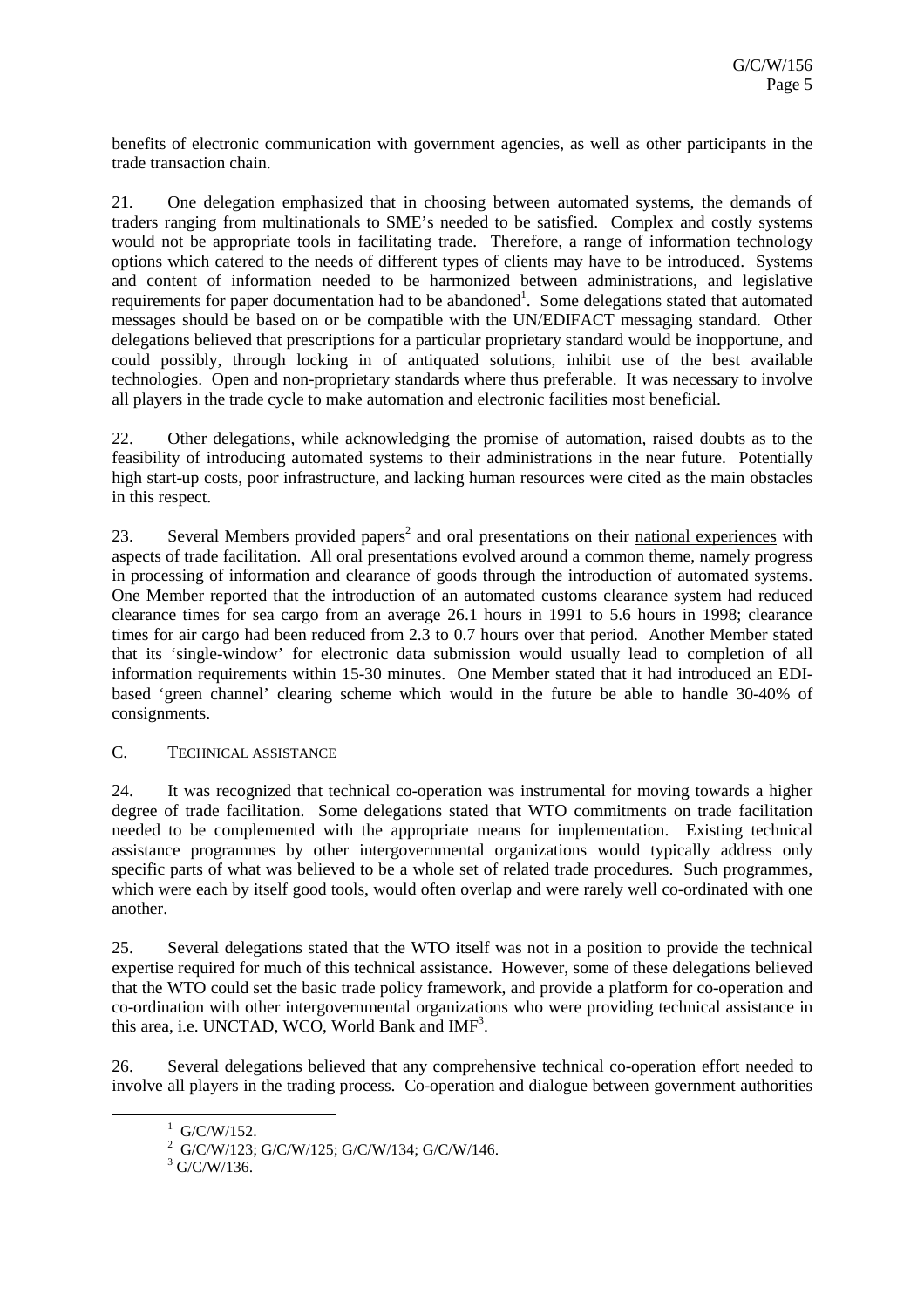and the private sector were useful to identify the best possible strategies and products that would benefit both partners. If backed by a credible willingness to reform, such partnerships could lead to private sector engagement in the development and provision of appropriate automated tools, training, and infrastructure investment for ports, transport and communications.

#### **III. OVERVIEW OF THE DISCUSSIONS ON A ROLE FOR THE WTO IN TRADE FACILITATION**

27. Delegations agreed that the WTO should avoid duplication of work with other organizations.

A. IMPLEMENTATION OF EXISTING AGREEMENTS

28. There was consensus that implementation of existing agreements, such as the Agreements on Customs Valuation, Import Licensing, Rules of Origin, Sanitary and Phytosanitary Measures, Technical Barriers to Trade, Preshipment Inspection, as well as the Agreement on Trade-Related Aspects of Intellectual Property Rights was of crucial importance for the facilitation of trade. Delegations were of the view that at present the implementation of several WTO Agreements was incomplete.

29. Some delegations believed that the WTO should mainly focus on the implementation of existing agreements, and consider new areas for work only once it became clear that problems did persist despite complete implementation.

B. NEED AND SCOPE FOR NEW WTO RULES

30. There were differing views regarding the need and scope for additional WTO rules on trade facilitation. While some delegations believed that new multilateral rules could be beneficial, others believed that there was no need for additional multilateral rules and that work on trade facilitation should be left to other organizations which were already carrying out work in that area and/or national initiatives.

31. Some delegations stated that the WTO could develop general guidelines or recommendations to provide political support for trade facilitation initiatives that were under way elsewhere, both nationally and in other international fora. One delegation stated that non-binding recommendations could be developed regarding 'single-window' information submission, or use of automated systems<sup>4</sup>.

(a) Arguments in favour of new WTO rules

32. It was argued by some delegations that predictability and security for exporters and importers was best secured with a set of multilaterally binding rules on trade facilitation. Regarding other subjects, where initiatives in other organizations had not succeeded in bringing about multilaterally applied disciplines, Members had in the past been able to develop regulatory frameworks in the GATT/WTO that they were willing to respect. This apparent strength of the organization could also be used for the development of a multilaterally binding set of rules on trade facilitation. Trade facilitation rules would strengthen already existing disciplines contained in other WTO Agreements. The WTO had the capacity to identify what was in the common interest for trade. A set of basic WTO rules on trade facilitation would guide reform efforts in a consistent direction and provide the necessary sustained political commitment that was instrumental for successful administrative reform in this area. Experience had shown that in addition to practical 'bottom-up' technical assistance, a rule bound 'top-down' strategy was needed. By the same token, a credible 'top-down' approach backed by WTO rules made it easier to attract sustained private sector engagement in the reform efforts.

 $\overline{a}$  $4$  G/C/W/150.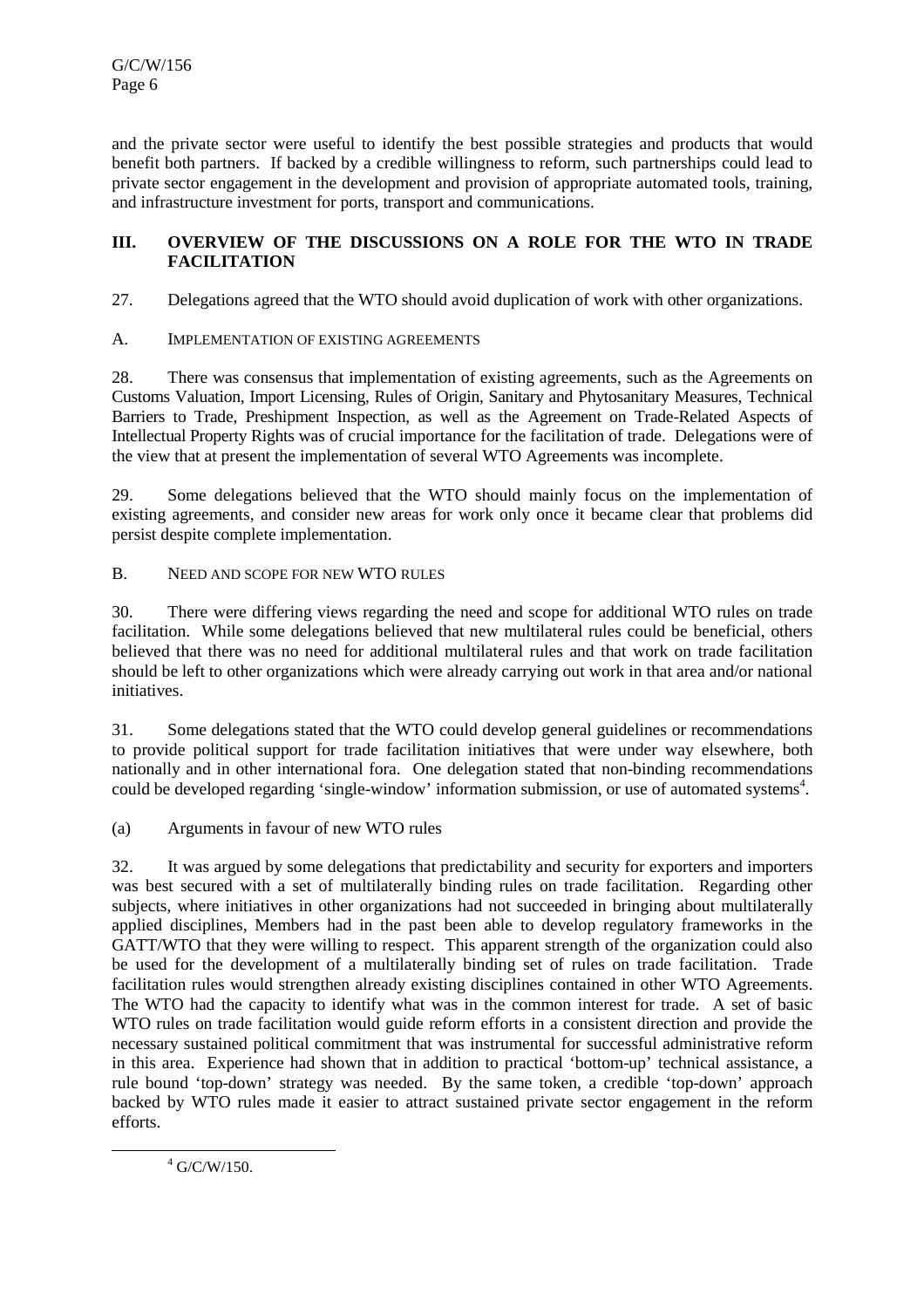(b) Arguments against new WTO rules

33. A number of delegations believed that the arguments made in favour of new WTO rules on trade facilitation were not compelling. While the overall benefits of trade facilitation were recognized by all Members and many delegations stated that they were convinced of the usefulness of many of the concepts advocated, it was argued that the problems which developing economies were facing in this area could not be solved by the introduction of binding commitments subject to the WTO dispute settlement mechanism. Instead, a vast effort in technical assistance and capacity building was needed to support national reform efforts and to tackle the main problems of delays and administrative inefficiencies. However, resources for achieving and enhancing comprehensive technical progress that included software development and installation, training, modification of administrative procedures were limited.

34. It was further argued that many Members were still grappling with the implementation of certain commitments from the Uruguay Round, and that these implementation issues needed to be addressed before consideration could be given to additional rules.

C. PROPOSED FRAMEWORKS FOR NEW WTO RULES

35. Several delegations set out concrete proposals for future WTO rules in trade facilitation. The full proposals are contained in the respective written submissions, a list of which is annexed to this summary. In addition, an inventory of the concrete proposals for future WTO rules was prepared by the by the Secretariat (G/C/W/132, G/C/W/132/Rev.1.) This inventory also refers to international instruments that address the subject-matter of the proposals.

36. Several delegations believed that the WTO should seek to identify areas where new rules could fill gaps in the existing framework of rules, and add value for the overall enhancement of trade facilitation.

37. Proponents of WTO rules on trade facilitation agreed that transparency of rules, regulations, and administrative rulings and practices was of critical importance for participants in the trade transaction process.

38. One delegation proposed that a framework for WTO rules should include the following elements: (i) procedural and substantive improvement of existing WTO Agreements; (ii) incorporation of elements of work undertaken in other organizations into the legal framework of the WTO; (iii) development of additional rules in the areas of customs procedures, and possibly also in transport, and banking and payment issues.

39. Another delegation stated that a set of binding WTO commitments could be built around the principles of efficiency and simplification, consistency and harmonization, transparency, protection and compliance, integrity, cooperation, and consultations<sup>5</sup>. Some of these principles were already embodied in GATT Articles VIII (Fees and Formalities connected with Importation and Exportation) and X (Publication and Administration of Trade Regulations). Concepts such as advance rulings, release of goods, and review and appeal which existed only in some of the WTO Agreements, should be extended to other areas. As appropriate, elements of existing international instruments, such as the Kyoto Convention, should be incorporated into such a set of rules.

 $\frac{1}{5}$  $5$  G/C/W/126.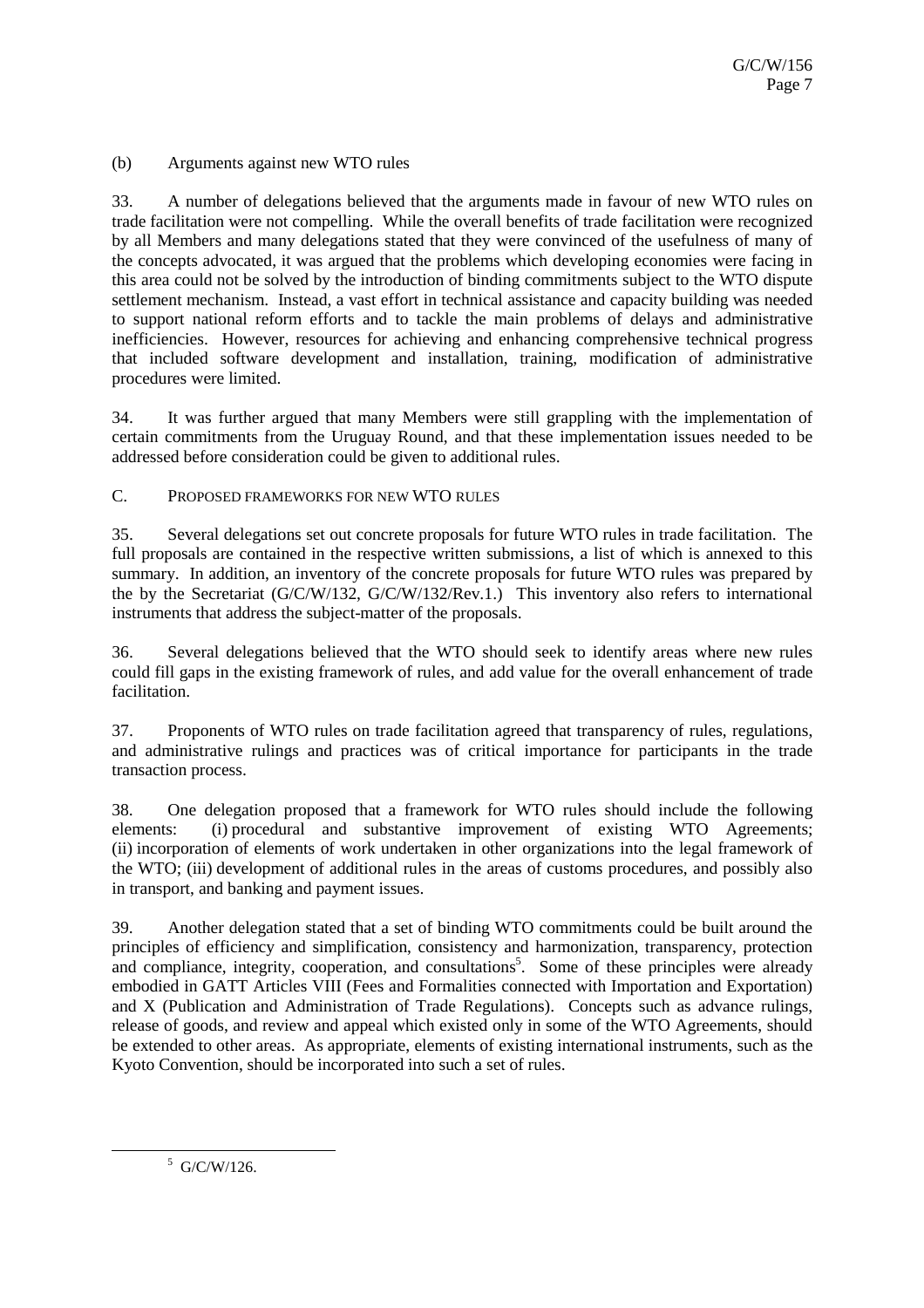40. It was stated by another delegation that the core objectives of trade facilitation were increased 'transparency' and 'rapid release of goods.' GATT Articles VIII and X provided a foundation upon which new rules could be elaborated.

41. Another delegation believed that, if a WTO instrument on trade facilitation was to be developed, it should contain (i) improved rules on transparency, (ii) encouragement of mutual recognition of documents, (iii) and increased use of rules and practices developed and recommended by non-governmental organizations such as ISO standards. It should further incorporate or refer to instruments of other fora, e.g. the Kyoto Convention<sup>6</sup>.

42. One delegation suggested that the WTO should oversee the policy aspects of the Kyoto Convention, including the dispute settlement procedures, while the WCO should handle technical aspects of trade facilitation<sup>7</sup>.

- D. OVERVIEW OF THE PROPOSALS FOR RULES AND/OR MEASURES FOR ENHANCING TRADE **FACILITATION**
- (a) Customs and Border Crossing Procedures

43. In order to simplify information requirements related to import and export, one delegation proposed to reduce and harmonize data sets and to seek adoption of international standards (such as UN-ECE Recommendations) for import and export data. A harmonized documentation format, based on the UN aligned document system, should be developed. Traders should be allowed to submit required data for their transactions at one time only and to one single agency. The benefits of such a 'one-stop' or 'single-window' approach would be greatly enhanced through a seamless electronic transaction. On the basis of automated systems for customs data, administrations could be required to effectively engage in automated customs clearance, pre-arrival processing of information, postclearance and audit-based controls. Automated systems should be used to run risk-assessment programmes which would help minimize physical interventions. Establishment of objective criteria for authorized traders would minimize interference with legitimate trade. A target time for clearance could be envisioned, and official interventions at borders should be coordinated between agencies (one-stop clearance). Members should grant timely judicial or administrative redress against administrative decisions. Co-operation between trade and government should be fostered.<sup>8</sup>

44. Another delegation proposed consideration of rules that ensured quick release of goods. Customs administrations should be required to use risk assessment principles, and border agencies needed to cooperate, in order to allow for 'single window' submission of data and clearance of goods. Information requirements for import and export should be simplified and harmonized, and compatible electronic data interchange (EDI) systems needed to be put in place. In addition, this delegation proposed simplified and streamlined clearance procedures for commercial samples and goods for exhibition, express consignment clearance, simplified procedures for low values shipments, transparency (availability of requirements), and increased use of advance rulings, e.g. in classification.<sup>9</sup>

45. Another delegation suggested consideration of mutual recognition of documents or data.<sup>10</sup>

 $\overline{6}$  $6$  G/C/W/137.

 $7$  G/C/W/150.

 $8\,$  For details on these proposals, see G/C/W/122 and G/C/W/138.

 $9$  G/C/W/126.

 $10$  G/C/W/137.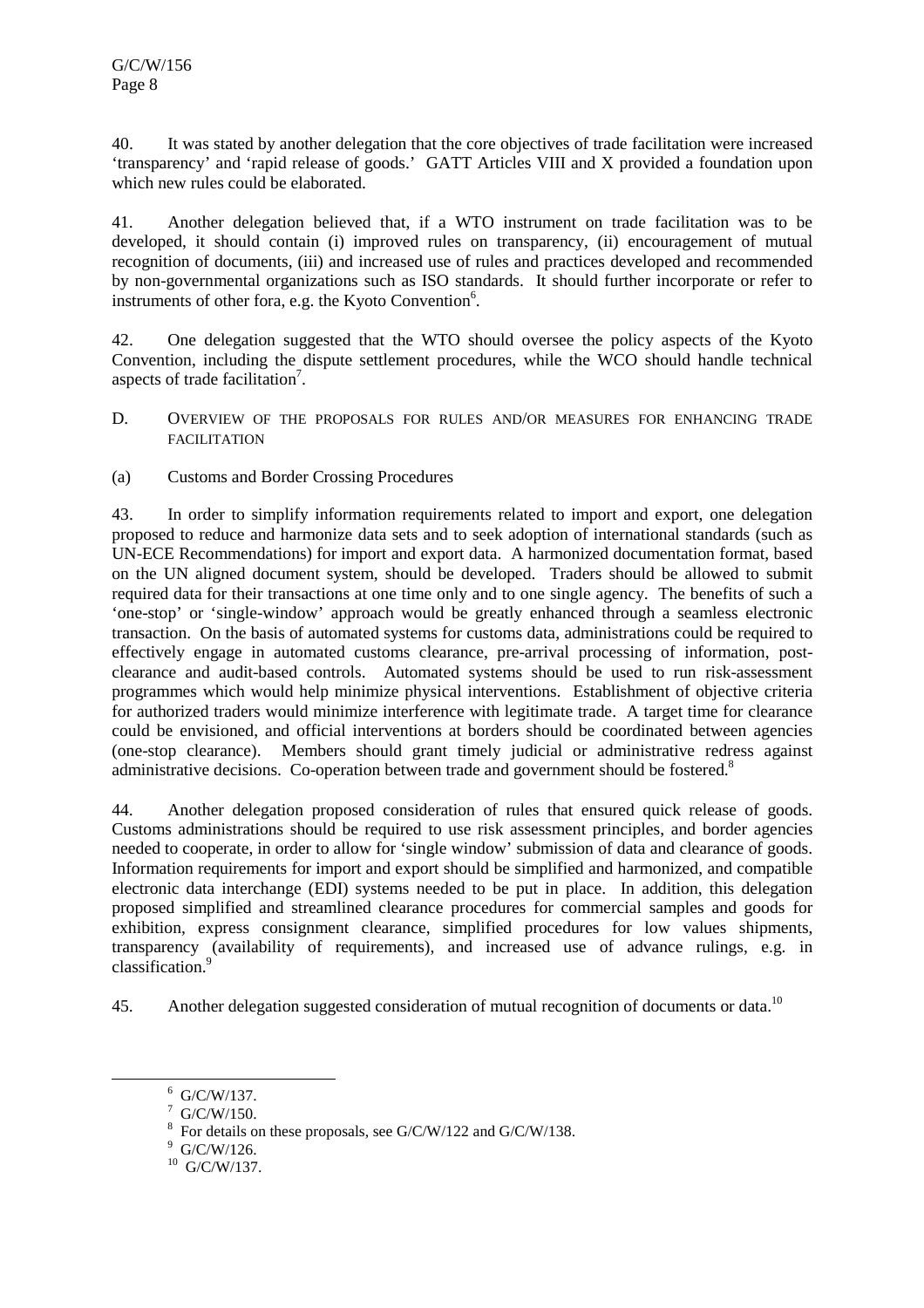46. Some delegations proposed establishing a comprehensive database assembling all relevant laws, regulations and rulings for import and export. $^{11}$ 

(b) Movement of Goods

47. One delegation suggested consideration of adoption of UN-ECE Recommendations 11 and 12, as well as integration of other instruments into a WTO Trade Facilitation framework. Instruments explicitly mentioned were the IMO *FAL Convention*, Annex 9 (Facilitation) of the ICAO 1944 *Convention on International Civil Aviation*, and the Montreal Protocol IV of the *Warsaw Convention.12*

(c) Payment, Insurance and other Financial Requirements

48. One delegation proposed to develop measures to improve access to credit information and suggested further development of ISO quality management standards on payment delays. Also, access problems to commercial insurance could be addressed. Furthermore, the problem of late payment in commercial transactions could possibly be addressed within the  $WTO$ <sup>13</sup>

(d) Possible amendments to existing WTO Agreements

49. Certain delegations believed that that a trade facilitation framework that was centred around reduced and harmonized data requirements, modernized customs techniques, a 'single-window' for submission of information, and automated procedures, should apply to the Agreements on Import Licensing Procedures, Technical Barriers to Trade, SPS, Rules of Origin, and PSI.<sup>14</sup>

50. Other delegations believed that existing agreements were not always consistent in their approach to trade facilitation-enhancing measures. In this context, it was suggested that the concepts of advance ruling, release of goods, and review and appeal which existed only in some of the agreements, should be extended to other areas. For example, advance rulings would also be useful regarding goods classification.

51. On the proposal to amend existing WTO Agreements, one delegation stated that the WTO Agreements constituted a single undertaking and contained, as a whole, a balance of rights and obligations.

#### **IV. SUMMARY OF MAIN POINTS RAISED DURING THE EVALUATION OF THE EXPLORATORY AND ANALYTICAL WORK**

52. At the fourth informal meeting held on 21 June 1999, delegations evaluated the exploratory and analytical work undertaken up to that point. In this context, as mandated by the Chairman's proposal on future work, the Secretariat had prepared a factual summary of the discussions and contributions made in the context of work carried out at the first three meetings (G/C/W/153). Delegations agreed that this factual summary reflected the status of work up until the end of the third meeting and further agreed that its content should be part of the present status report<sup>15</sup>.

 $11$  G/C/W/122, G/C/W/151.

<sup>&</sup>lt;sup>12</sup> G/C/W/133; for additional information on these instruments, see G/C/W/132/Rev.1.

 $13$  G/C/W/133.

 $14$  For concrete proposals on the further procedural and substantive improvement of existing Agreements, see G/C/W/136 and G/C/W/151).

<sup>&</sup>lt;sup>15</sup> The text of document G/C/W/153 is reproduced in paragraphs 7-8 and 13-50 above.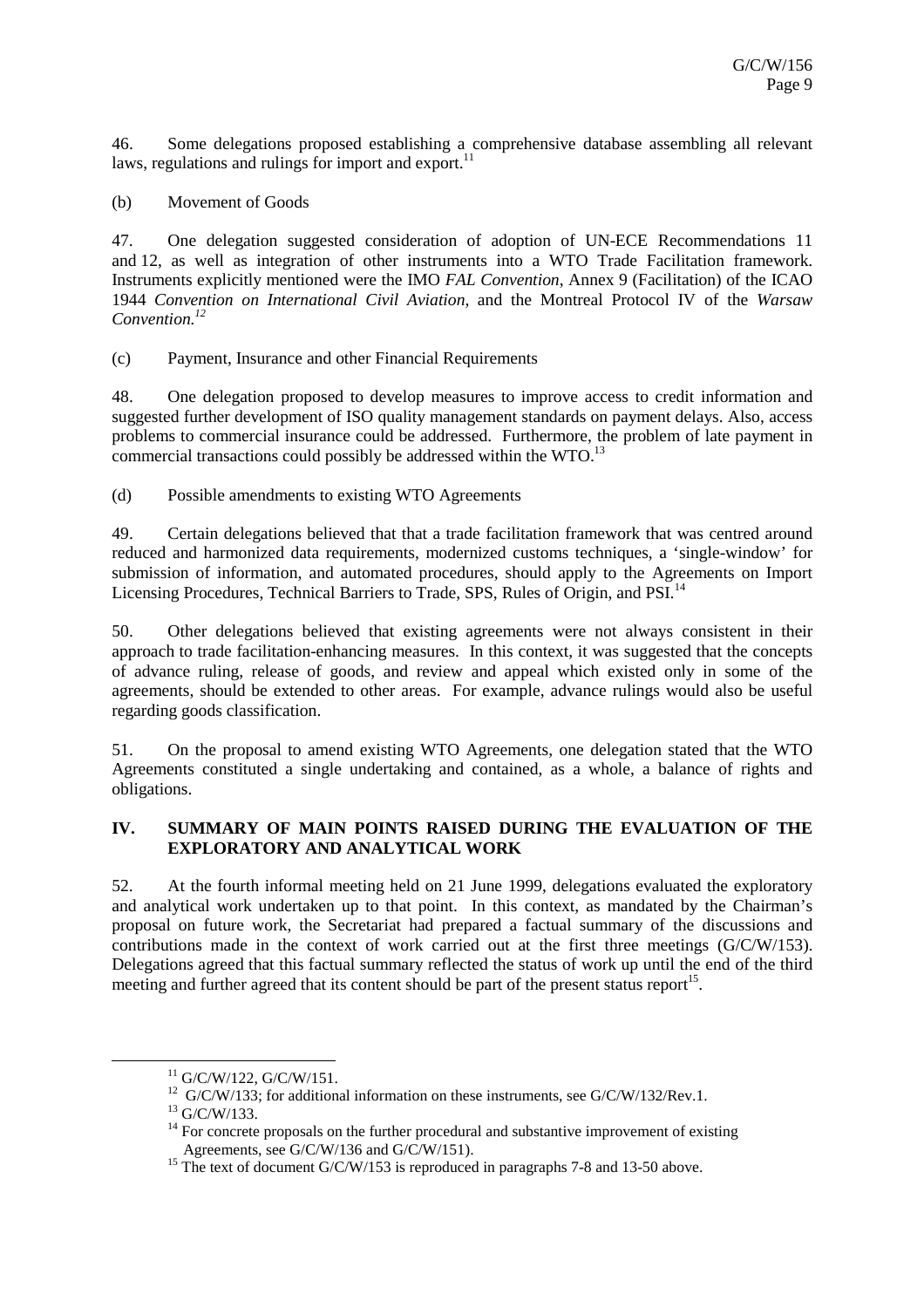53. The evaluation process at the meeting of 21 June 1999 underscored the general agreement among delegations that trade facilitation was beneficial for traders, business, consumers, and the economies of all Members as a whole. There was further agreement that implementation of existing agreements was of critical importance. Furthermore, delegations agreed that technical cooperation, to be truly effective, required improved coordination among recipients and all involved in the provision of such assistance. One delegation suggested that the WTO should promote coordination in that area.

54. The views of delegations differed, however, as regards conclusions to be drawn from the exploratory and analytical work carried out under the work programme.

55. Some delegations believed that the next step forward would lie in reaching agreement on concrete areas appropriate for rule making. They saw WTO rules as beneficial in providing political commitment to any reform and modernization process of customs and trade administrations. A set of rules was seen by some as ensuring that domestic reform efforts were based on the same principles in all countries, thus being of complementary nature rather than involving different reform approaches. Furthermore, the negotiation of rules was seen as stimulating provision of increased technical assistance. Delegations who held this view were looking forward to addressing trade facilitation issues in the context of the preparatory process for the Ministerial Conference.

56. Other delegations believed that the present autonomous efforts undertaken by many countries in the area of trade facilitation would stimulate an equal amount of political commitment. It was further stated that these efforts were generally based on models that would ensure that countries were moving in the same direction. Several delegations reiterated their view that a focus on rule making was, if ever, not appropriate at present. It was mentioned that the next Ministerial Conference could possibly focus the Singapore trade facilitation mandate more specifically towards work that would identify any existing gaps in WTO agreements.

57. Some delegations suggested that the development of best practice or non-binding recommendations, building on work carried out in other organizations, be considered; another delegation stated that only those areas that seemed not amenable to rule making should be addressed in this way. Some delegations rejected these ideas and stated that the strength of the WTO was in its rule-based legal framework rather than in the development of best practice. It was mentioned by some delegations that the WTO should express support for the adoption and implementation of the revised Kyoto Convention.

58. Some delegations touched on areas for further exploratory and analytical work. Some observed that trade facilitation was one of the main objectives set out in many WTO agreements. One delegation stated that the input received by subsidiary bodies on the relationship between existing agreements and trade facilitation was only preliminary and should be supplemented in the future $16$ . Some delegations were of the view that particular consideration should be given to exploring options to improve or build upon existing agreements. In order to see where trade facilitation aspects in the relevant agreements could be strengthened, some suggested that the current status of implementation should be reviewed. A suggestion was also made that the Secretariat prepare a survey on problems in the implementation of existing WTO agreements, drawing on input received from the Committees, the information on implementation problems submitted to the General Council, and the discussions held in the context of the first phase of the preparatory meetings for the Ministerial Conference.

59. Some delegations suggested that the development dimension of trade facilitation needed further examination. One delegation suggested that a one day seminar on trade facilitation could help clarify some aspects in this area.

<sup>&</sup>lt;sup>16</sup> The contributions received from other WTO bodies were circulated in document G/C/W/149.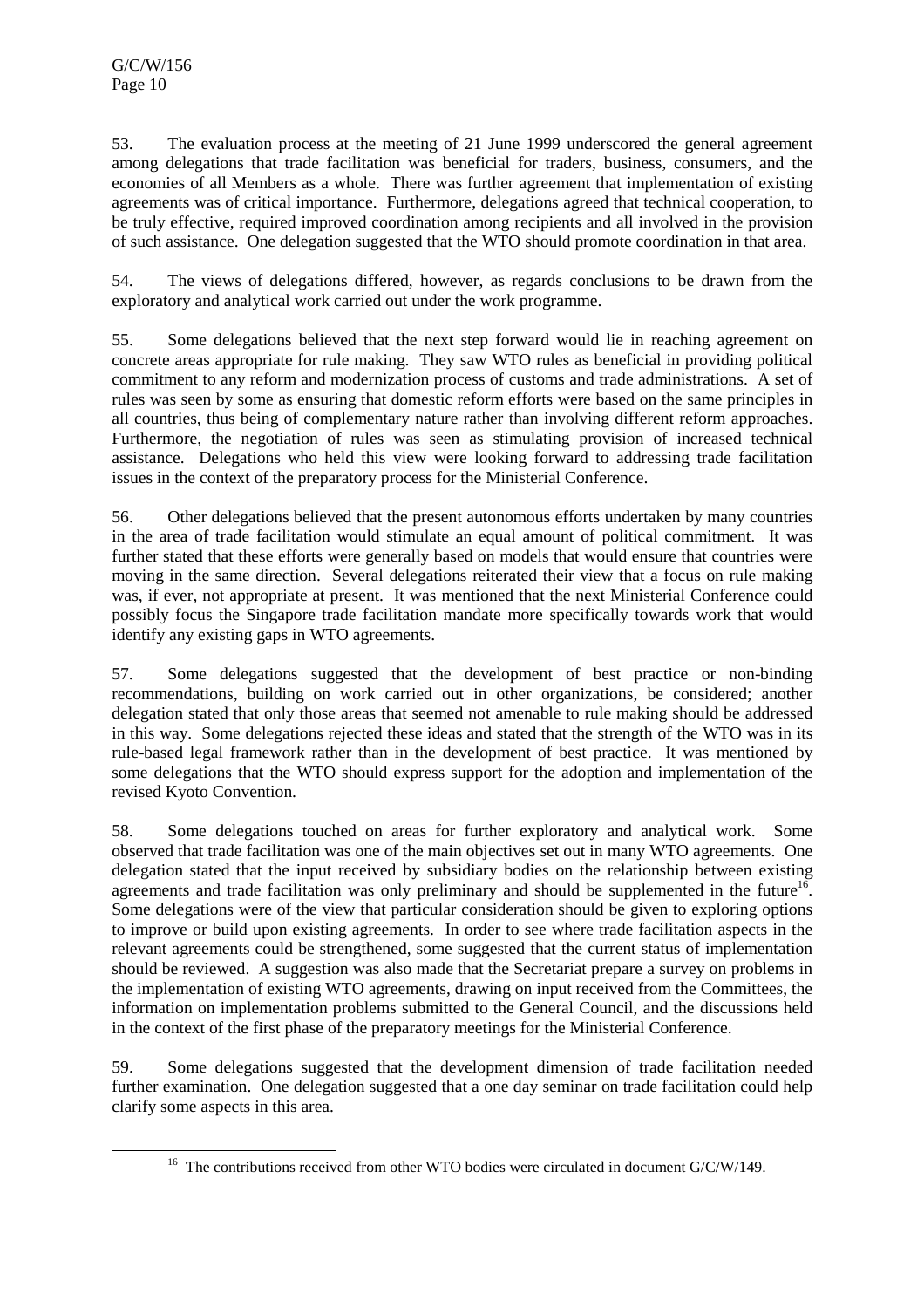#### **ANNEX**

### *Overview of written contributions on Trade Facilitation*

| <b>Symbol</b>  | <b>Member / Other</b>                         | Date              | <b>Title and Topic</b>                                                                                                                                                                                              |
|----------------|-----------------------------------------------|-------------------|---------------------------------------------------------------------------------------------------------------------------------------------------------------------------------------------------------------------|
|                | <b>Source</b>                                 |                   |                                                                                                                                                                                                                     |
| G/C/W/70       | <b>WTO</b> Secretariat                        | 28 February 1997  | Trade Facilitation - Background note<br>by the Secretariat                                                                                                                                                          |
| G/C/W/80       | WTO Secretariat                               | 23 May 1997       | Trade Facilitation - Background note<br>by the Secretariat                                                                                                                                                          |
| G/C/W/85       | <b>European Communities</b>                   | 20 August 1997    | <b>Trade Facilitation</b>                                                                                                                                                                                           |
| G/C/W/92       | Switzerland                                   | 30 September 1997 | Trade Facilitation - Draft Plan of<br>Action                                                                                                                                                                        |
| G/L/226        | Statement<br>by<br>the<br>Chairman of the CTG | 18 March 1998     | Statement<br>concerning<br>Trade<br>the<br><b>Facilitation Symposium</b>                                                                                                                                            |
| G/C/W/113      | <b>WTO</b> Secretariat                        | 20 April 1998     | Checklist of Issues Raised During the<br>WTO Trade Facilitation Symposium                                                                                                                                           |
| G/C/W/114      | Switzerland                                   | 26 May 1998       | Swiss Proposal for Future Work in the<br><b>WTO</b>                                                                                                                                                                 |
| G/C/W/115      | WTO Secretariat                               | 29 May 1998       | WTO Trade Facilitation Symposium -<br>Report by the Secretariat                                                                                                                                                     |
| G/L/244        | <b>WTO</b> Secretariat                        | 15 May 1998       | WTO rules relevant to Trade<br>Facilitation - Statement by the<br>Director of the Market Access<br>Division                                                                                                         |
| G/C/W/122      | <b>European Communities</b>                   | 22 September 1998 | Assessment of Scope for WTO Rules in<br>the Field of Import, Export, and<br><b>Customs Procedures</b>                                                                                                               |
| G/C/W/123      | Republic of Korea                             | 25 September 1998 | Reforming the Customs Clearance<br>System in Korea<br>(National Experience Paper)                                                                                                                                   |
| G/C/W/125      | Hong Kong, China                              | 28 September 1998 | Import and Export Procedures and<br>Requirements<br>(National Experience Paper)                                                                                                                                     |
| G/C/W/126      | Canada                                        | 30 September 1998 | <b>Trade Facilitation</b><br>(Suggestions for a WTO role in trade<br>facilitation)                                                                                                                                  |
| G/C/W/80/Add.1 | WTO Secretariat                               | 2 December 1998   | Update of background note G/C/W/80<br>(information on trade facilitation work<br>carried out by other international<br>organizations)                                                                               |
| G/C/W/132      | <b>WTO</b> Secretariat                        | 2 December 1998   | Background note<br>(Inventory of delegations' suggestions)                                                                                                                                                          |
| G/C/W/133      | <b>European Communities</b>                   | 3 December 1998   | Relating to<br>Issues<br>the Physical<br>of<br>Movement<br>Consignments<br>(Transport and Transit) & Payment,<br>Financial<br>Insurance<br>and<br>Other<br>Questions<br>Affecting<br>Cross-border<br>Trade in Goods |
| G/C/W/134      | Republic of Korea                             | 22 December 1998  | Matters Related to the Facilitation of<br>Cargo Movement in Korea<br>(National Experience Paper)                                                                                                                    |